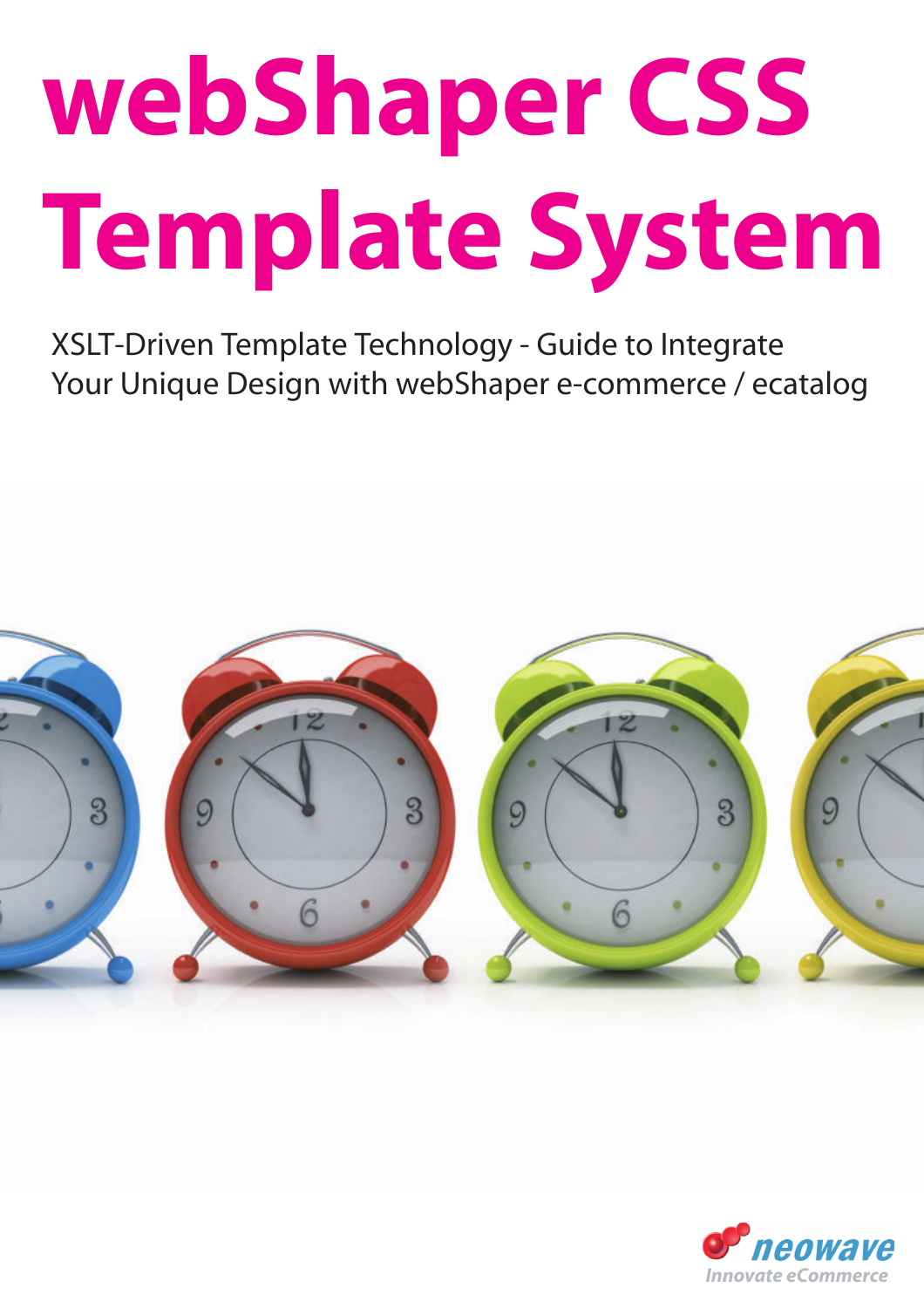# webShaper CSS Template System

- A designer guide to template design and integration for webShaper e-commerce & e-catalog



- 1. Introduction
	- 1.1 About this document
	- 1.2 Intended Audiences
	- 1.3 Top 10 Benefits
	- 1.4 The Importance of Store Design
- 2. Overall Design Framework
- 3. Template Files
- 4. Theme Files
- 5. Static Pages
- 6. Managing your design
- 7. Useful References

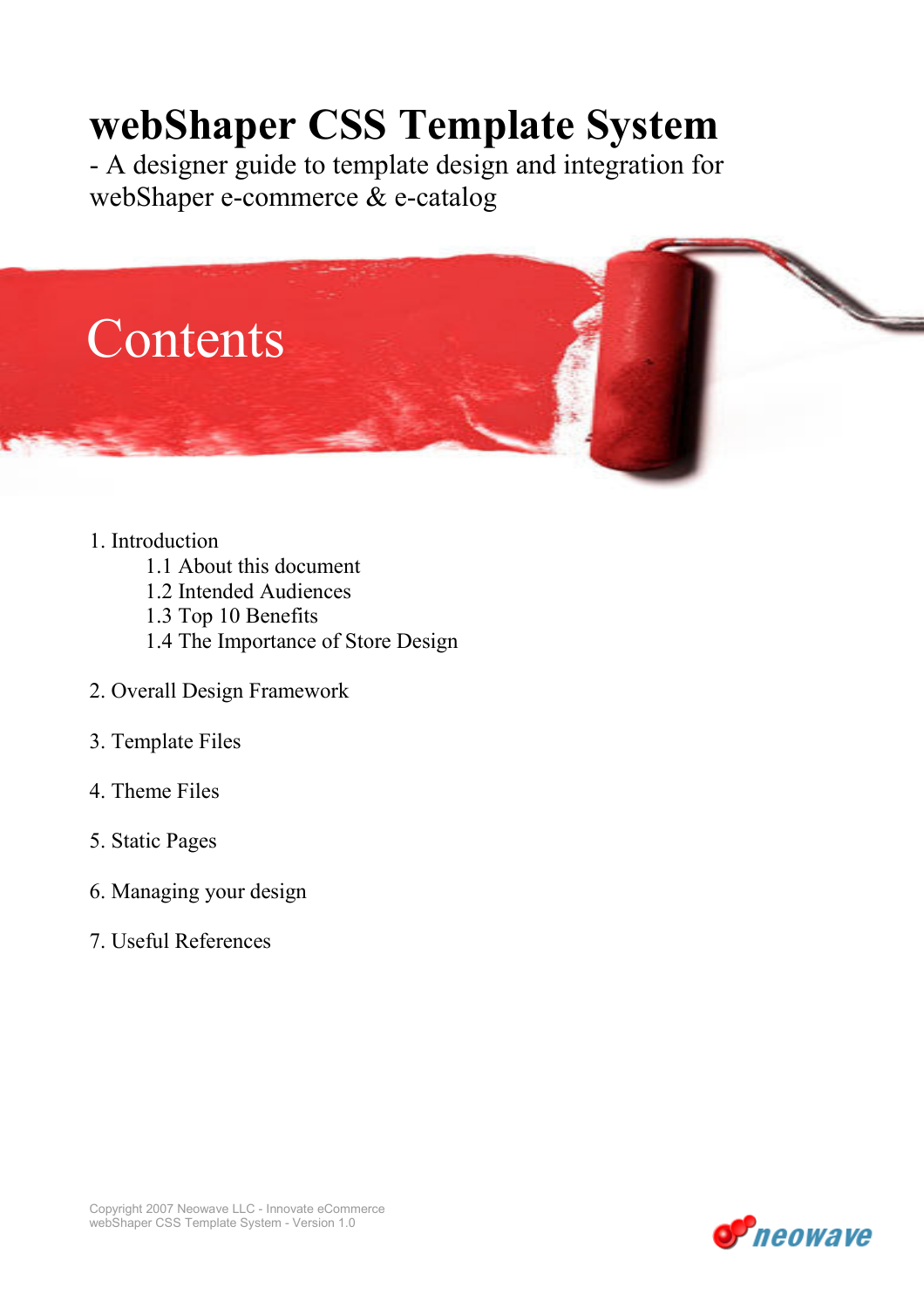# 1. Introduction



Dashboard | Product Catalog Manager | Orders | Customers | Shipping | Tax | Payment | News | Reports | Marketing | Desi



# 1.1 About this document

The objective of this document is to help you to understand the concept and nifty gritty details on ecommerce / e-catalog template design using webShaper CSS Template System which integrates with webShaper e-commerce shopping cart or e-catalog software.

webShaper CSS Template System is an XSLT-Driven Template Technology. It let you take full control of your design, save or backup your design and easily replace it with a new one in the future without the need for download/upload using FTP programs thus enable you to do integration at a lightning speed.

Imagine… all these, without touching a single line of programming code. This is what webShaper CSS Template System is designed to solve.

# 1.2 Intended Audiences

The intended readers are web designers or web developers with fundamental knowledge on HTML and CSS (Cascading Style Sheets). Understanding webShaper CSS Template system will empower you to make your own unique themes and design wich gives the online store the unique look and feel you desire.

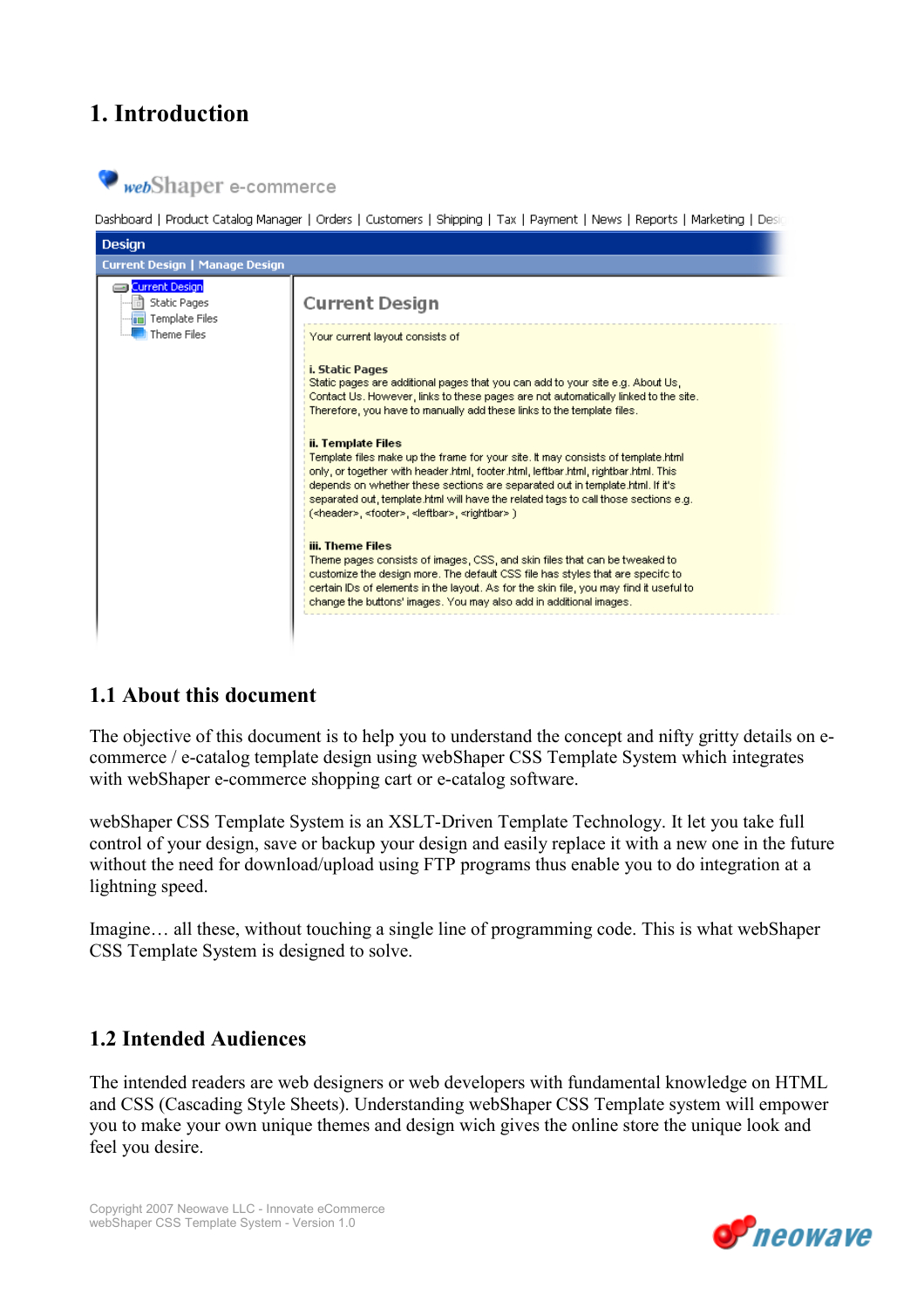However, even if you are not a web designer, you can still pick up lots of interesting knowledge by the end of this documentation (well, you just gotta be curious).

Bottomline is, if you master CSS and HTML, you will find it intuitive and simple to use.

# 1.3 Top 10 Benefits of webShaper CSS Template System

- Empower you to have your own unique store design that matches your brand.
- Easily change design without leaving webShaper e-commerce control panel
- Changes done via AJAX Editor, FTP not required Save valuable time.
- Ability to publish as many static pages as you want.
- Simplify the maintenance of your or your clients' stores.
- Backup the existing design.
- Caching Mechanism provides faster website performance and scalability
- Don't need to meddle with programming code
- Ease of maintenance, take full control
- Separated design and programming code which allows for rapid development and complete customization.

# 1.4 The Importance of Store Design

The design of your store is critical when customers are deciding whether or not to purchase products from your store. The design of your store affects:

• Credibility & Trust - A design that perceived to be unprofessional or outdated will be hard to "built trust". Based on the survey, Questus found that the majority of shoppers felt web site appearance affected the amount of trust they had in the online merchant. Shoppers generally make their decision to shop at a site within the first few seconds of their visit, so it's important to make a strong first impression.

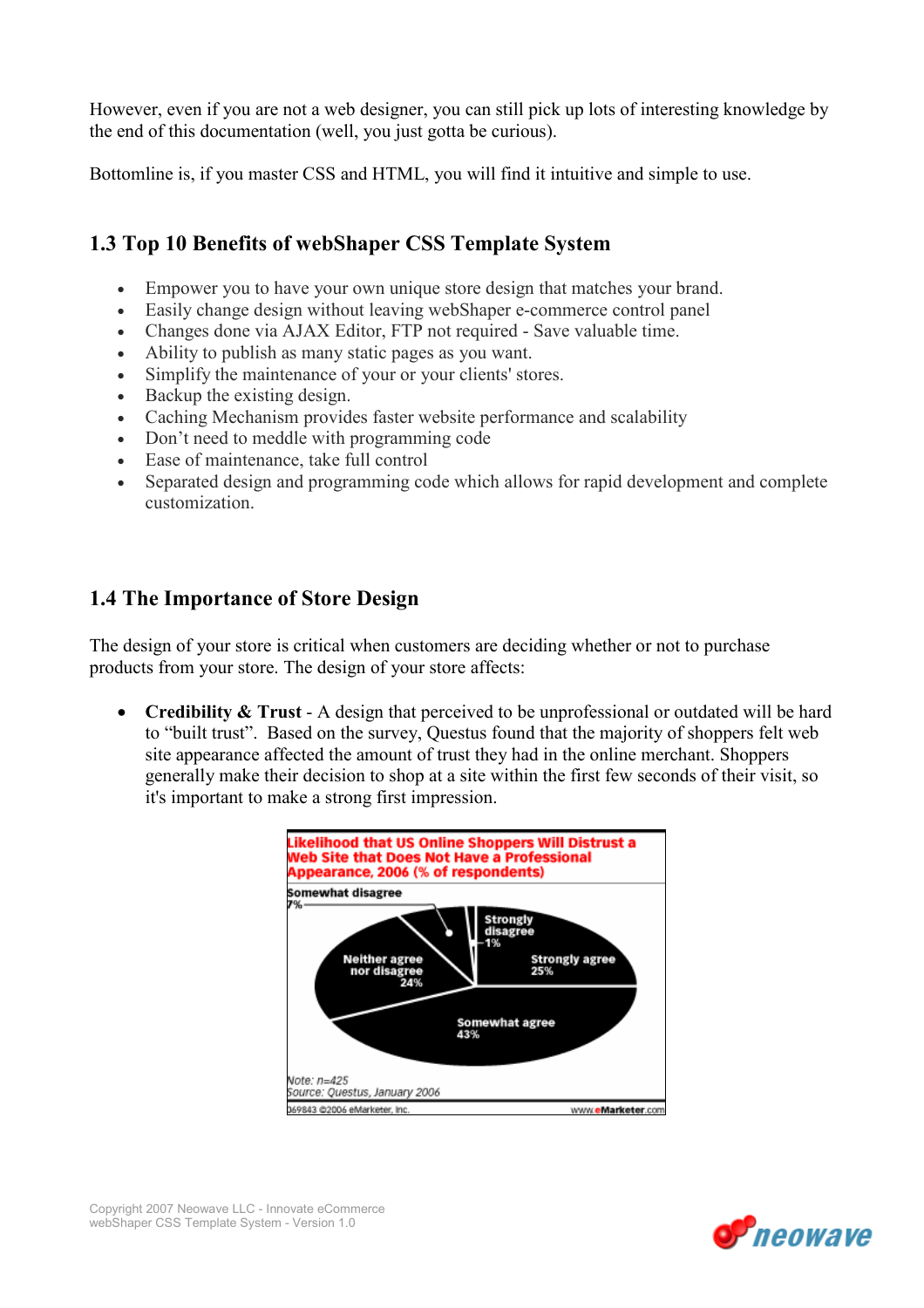- Navigation Navigation needs to be clear, structural and intuitive. Navigation not done right will increase difficulties for customers to locate and thus buy your products.
- Repeat Purchase Whether or not a customer will return to your store. If the design makes it difficult for a customer to find what they are looking for or check out, they may be less likely to return to your store.

The themes and layouts developed by Neowave take all these factors into consideration. Before making modifications, or developing your own design, we recommend that you become familiar with web design principles before continuing.

# 2. Overall Design Framework

webShaper CSS Template System is built using XSLT technology. XSLT stands for Extensible Stylesheet Language Transformation. XSLT is part of the XML technology.

# Why XSLT?

Unlike a lot of other business software like Accounting Software, e-commerce shopping cart software typically consists of the Two Major Interface: Front End and Back End.



Front End - What your customers see, basically your web store design.

| <b>Burkout</b>                                                                                                                    |                                                        |
|-----------------------------------------------------------------------------------------------------------------------------------|--------------------------------------------------------|
| <b>Kedala Grounds</b><br><b>SAILTER</b><br>э<br>- Incorporate<br>$\cdots$<br><b>Septimant</b><br><b>EVALUATE</b><br>ALCOHOL: U.S. | <b>Lithelman</b><br>911 Phill 14 TF<br>and Build Color |
| OBJEVE RELOC<br><b>Bulle Far III</b><br>$-0.011$<br><b>Call Account in B</b><br><b>CONTRACTOR</b>                                 | GLASS TANK                                             |
| <b>Inchines</b><br>メール・ストン ウィン<br>decreating to contain.<br>110.54<br>565 AN YEAR OLD                                             | <b>TRAINING #</b><br>$-490198.00$                      |

Back End - The Control Panel which administrate everything from product insertion to order processing.

XSLT enable a Clean, Structured separation of the programming logic from the presentation aspect of the design. It enables web designers not to meddle with programming codes, when designing their stuff. In fact, you won't even see a single line of HTML in the ASP codes, all of them are just business logic. How wonderful is that?

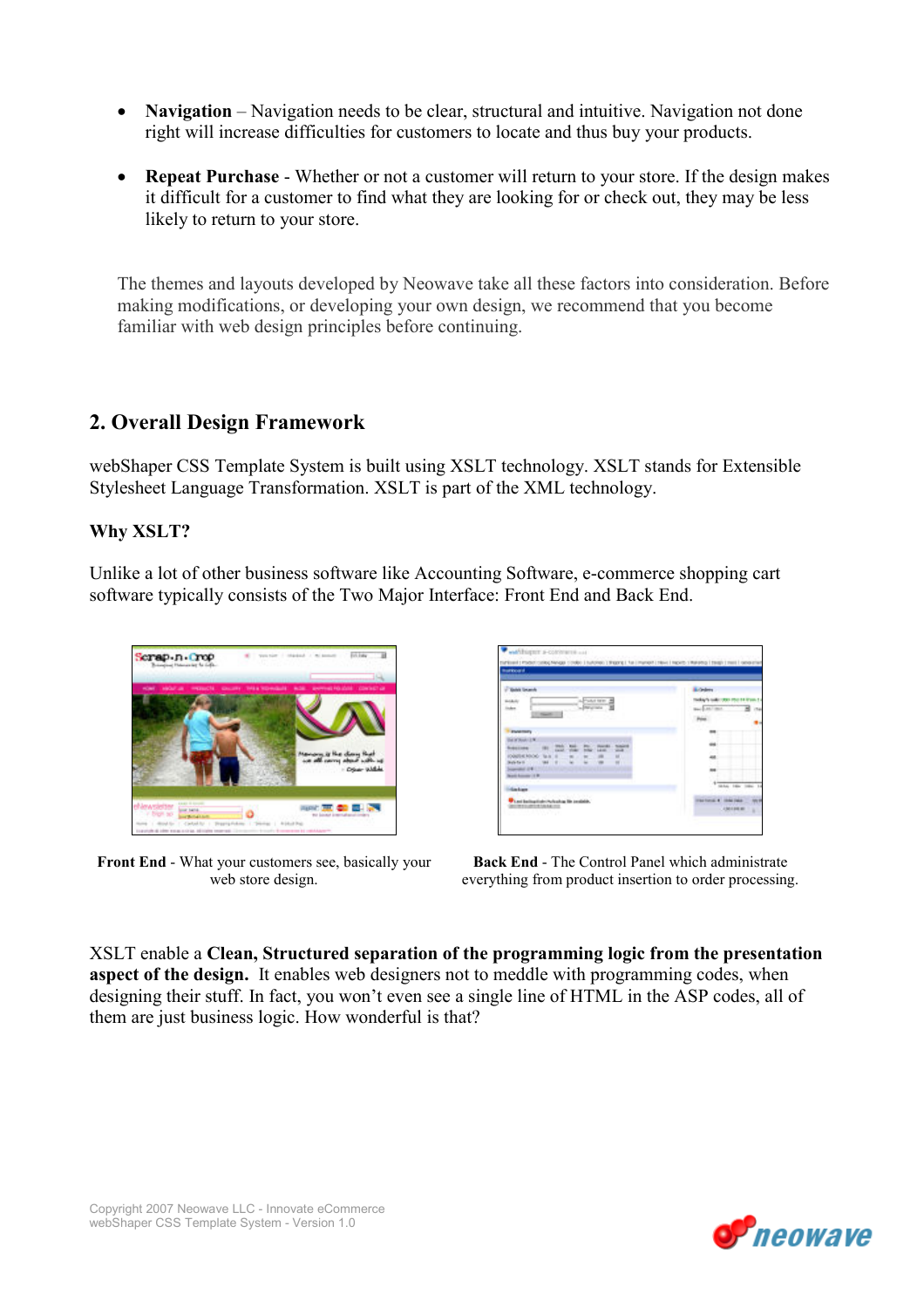Here's a diagram on how the dynamic page is generated, when a user request one.



So now we'll move on to the discussion on the 3 main sections for design.

# 3. Template Files

In the previous section, you already learned that we use XSLT to get our design out. Now in this section, we will explain more on what are template files.

For most of the web design, you will find that there are parts of the website that are consistent throughout the whole website (every pages)

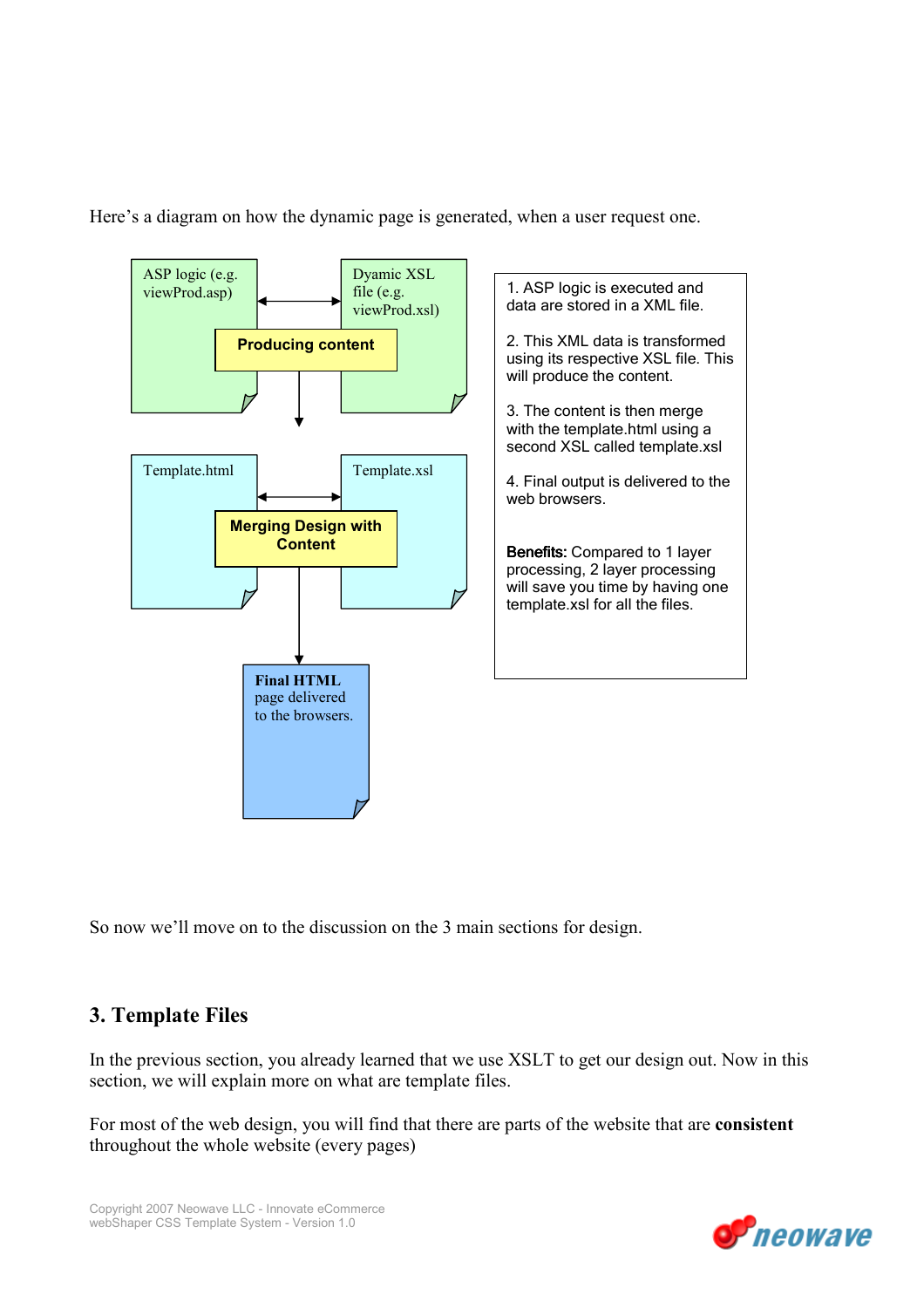E.g. shown below:



The outer box is the section that will be consistent throughout all other pages, while the middle red section is the content part, that will keep changing, depending on which dynamic page is requested.

**O** Your New Falcones

So, we can separate the outer part, and put this into a template file, called template.html

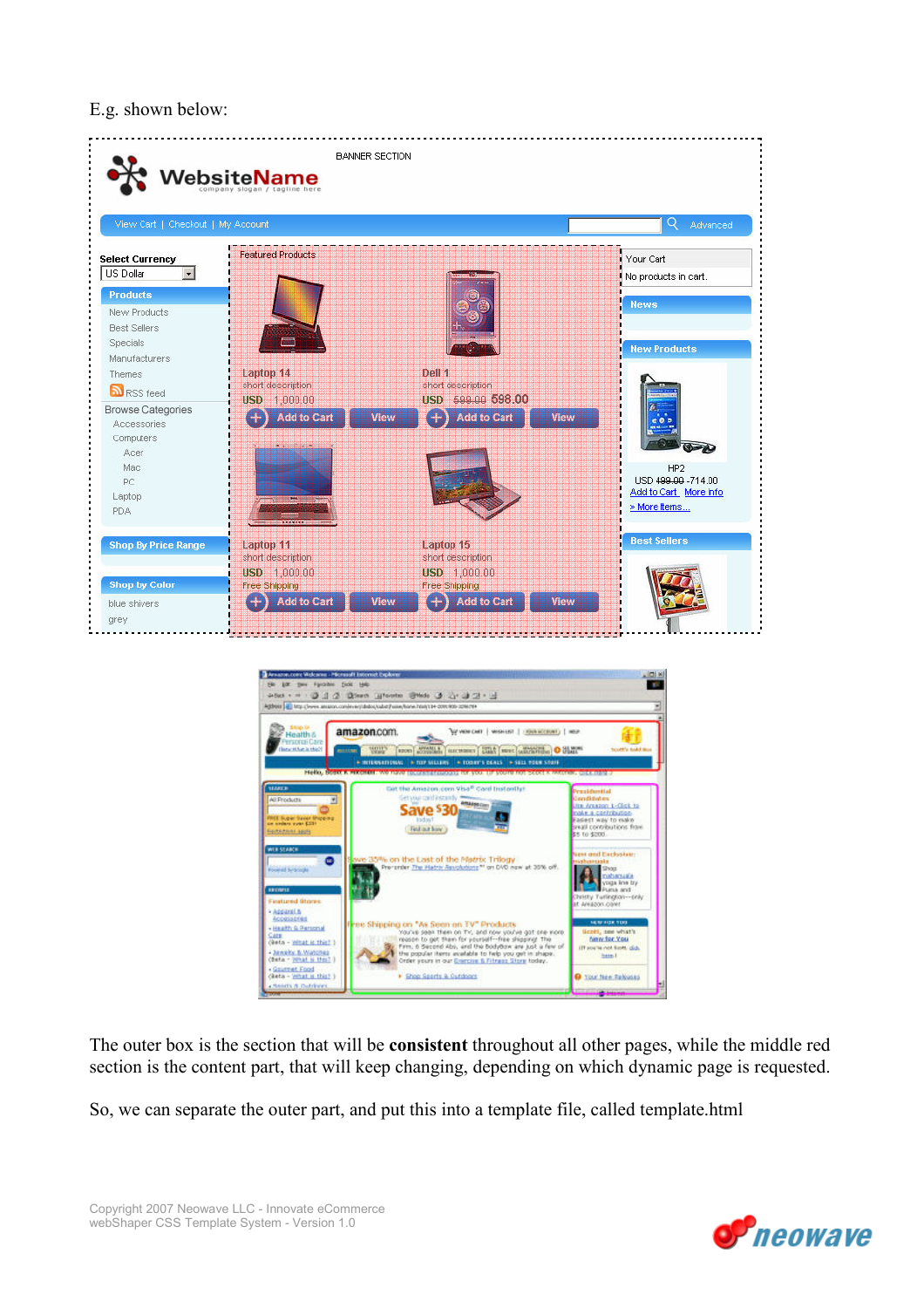Now since we are using XLST for our design system, the template.html file must conform to the XHTML formatting. This means the template.html must be well formed. E.g.:

i.  **must have a closing tag**  $<$ **/b** $>$ ii.  $\text{Br}$  which is a single html element, must have a slash  $\text{Br}$  /> iii. HTML attributes such as nowrap must be inserted like this.  $lt$ td nowrap="nowrap" > iv. & must be encoded as **&amp**;  $v \geq$  must be encoded as  $\&$  gt; vii.  $\leq$  must be encoded as  $<$  lt:

Sounds complicated? No worry, you can use this nice tool call HTML TIDY which can help you check and clean up HTML source files http://infohound.net/tidy/

All right, so let's see an example how our template file would look like:

```
<?xml version="1.0" encoding="UTF-8"?> 
\text{thm}<head> 
         <meta http-equiv="content-type" content="text/html; charset=ISO-8859-1" /> 
        <title></title>
         <description/> 
        <keywords/>
         <theme></theme> 
</head> 
<googleAnalytics></googleAnalytics>
<body> 
\leqdiv id="wrapper" >
        <header/> 
         <leftbar/> 
        \langlediv id="gutter">\langlediv>
         <div id="col1"> 
                <content/> 
        \langlediv> <div id="gutter"></div> 
        <rightbar/> 
         <footer/> 
\langlediv><statCounter/> 
</body>
\langlehtml>
```
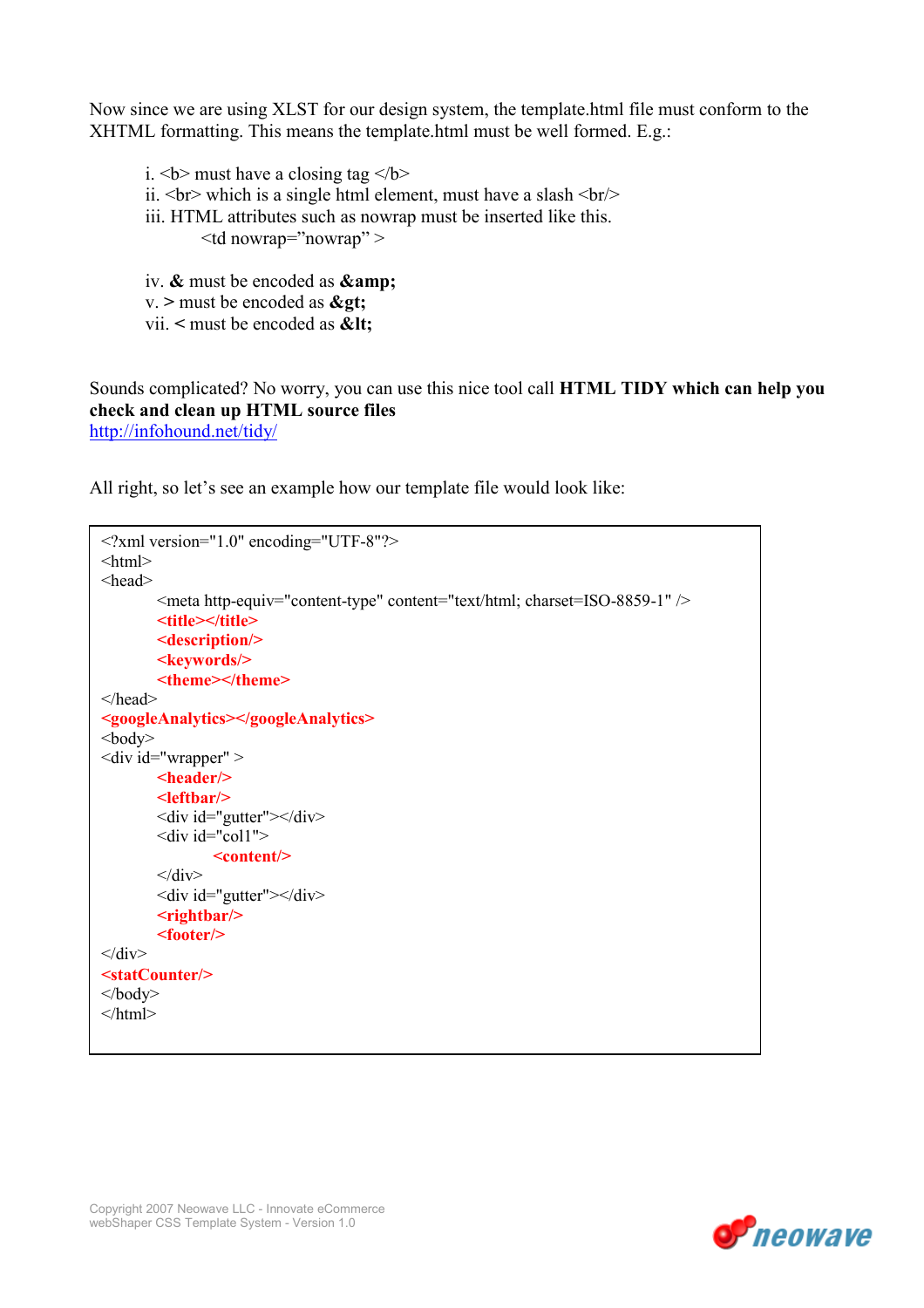Now, if you noticed, we have some Special Tags of our own, which are NOT standard in HTML.

# i. <title/>

This is standard HTML element, but in the final output, the values for it, would be replaced with SEO-Friendly title between the title tags like <title>Product Name </title>.

ii. <description/> This will print out  $\leq$  meta type="description " content="..." >

# iii. <keywords/>

This will print out <meta type="keywords" content="..." >

# iv. <googleAnalytics/>

This will print out the Google Analytics Web Site Statistic Tracking code.

More on Google Analytics at http://www.google.com/analytics/

# v. <theme/>

This will print out <link href="/theme/default.css" rel="stylesheet" type="text/css">

# vi.  $\langle \text{header} \rangle$  or  $\langle \text{footer} \rangle$  or  $\langle \text{leftbar} \rangle$  or  $\langle \text{rightbar} \rangle$

You can further divide the template into 4 major sections, header.html, footer.html, leftbar.html, and rightbar.html. To call up that section of HTML, just insert the above tags.

If not, you can always have only one template file -> Template.html

### vii. <content>

This section is the center section which prints the content of pages excluding those printed by <header/>, <footer/>, <leftbar/> and <rightbar/>.

### viii. <statCounter/>

This will print out the Statcounter Web Site Statistic Tracking code.

More on Statcounter at http://www.statcounter.com

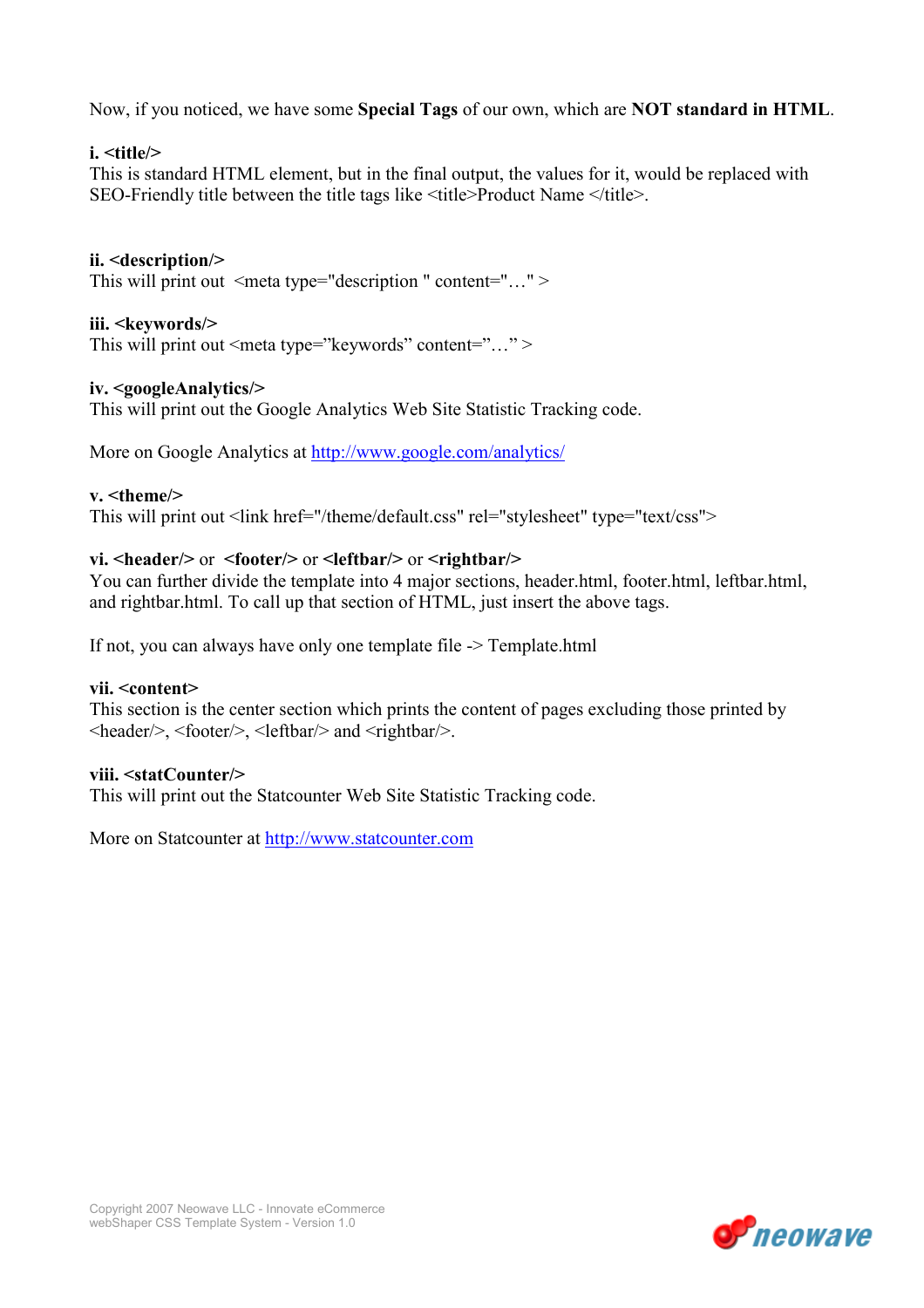All template files are stored under the folder /template and their filenames are

Dashboard | Product Catalog Manager | Orders | Customers | Shipping | Tax | Payment | News | Reports | Marketi

| <b>Design</b>                                                                    |                                                        |                                          |                      |               |
|----------------------------------------------------------------------------------|--------------------------------------------------------|------------------------------------------|----------------------|---------------|
| <b>Current Design   Manage Design</b>                                            |                                                        |                                          |                      |               |
| ⊒) Current Design<br><b>Static Pages</b><br><b>Template Files</b><br>Theme Files | Template Files<br>Create, Edit, Delete template pages. |                                          |                      |               |
|                                                                                  | Filename                                               | Created                                  | Modified             | <b>Action</b> |
|                                                                                  | template.html                                          | 2/24/2007 2:26:49 PM                     | 2/2/2007 7:35:12 PM  | Edit          |
|                                                                                  | header.html                                            | 2/24/2007 2:26:49 PM                     | 2/24/2007 2:34:59 PM | Edit          |
|                                                                                  | footer.html                                            | 2/24/2007 2:26:49 PM                     | 2/24/2007 2:34:33 PM | Edit          |
|                                                                                  | leftbar.html                                           | 2/24/2007 2:26:49 PM                     | 2/2/2007 7:35:12 PM  | Edit          |
|                                                                                  | rightbar.html                                          | 2/24/2007 2:26:49 PM 2/2/2007 7:35:12 PM |                      | Edit          |
|                                                                                  |                                                        |                                          |                      |               |

- i. template.html main template file
- ii. header.html
- iii. footer.html
- iv. leftbar.html
- v. rightbar.html



Since these files can be modified directly from the control panel, the folder /template has to be set to Read/Write/Modify for the user IUSR <machineName>.

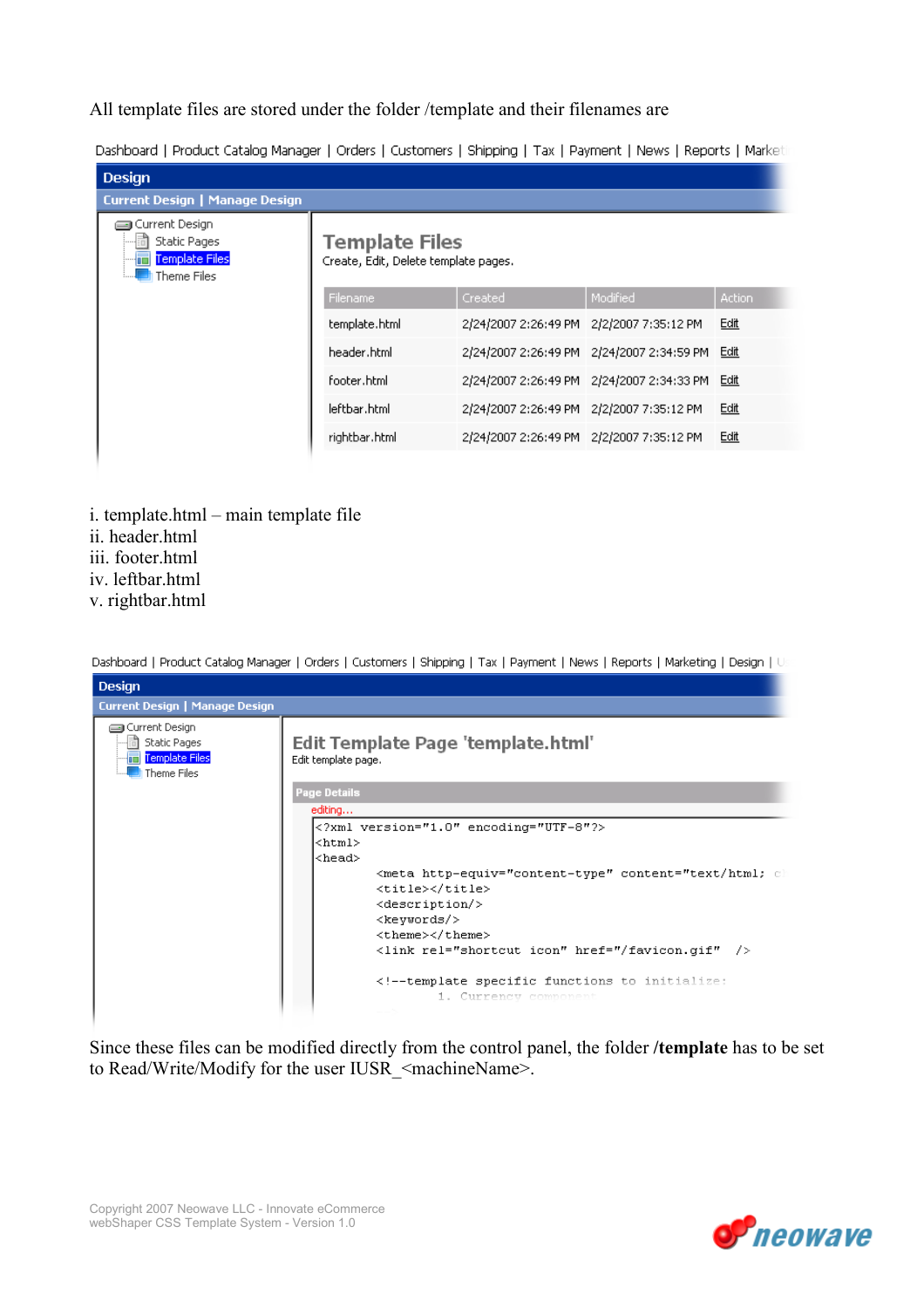# 4. Theme Files

Dashboard | Product Catalog Manager | Orders | Customers | Shipping | Tax | Payment | News | Reports | Marketin **Design Current Design | Manage Design** Current Design **同** Static Pages **Theme Files** Template Files Use CSS and skin to change layout. **Theme Files** 2/24/2007 2:26:49 PM 2/2/2007 6:50:40 PM View images default.css 2/24/2007 2:26:49 PM 2/2/2007 7:35:12 PM Edit skin. xml 2/24/2007 2:26:49 PM 2/2/2007 7:35:14 PM Edit

Now, template files are only HTML files. One concept that you have to remember is always use a CSS (Cascading Style Sheet) file to separate out the styling of your pages, from HTML. CSS design is already gaining tremendous foothold in the market, even Adobe is pushing towards this trend, so it's inevitable.

So this is where Theme section comes in. All theme files are stored under /theme folder. Like the template files, which can be edited through the AJAX editor in webShaper e-commerce, you have to enable Read/Write/Modify permission (for user IUSR <machineName>)as well for the /theme folder. Inside the "themes" folder, you will find the following items:

# i. /theme/images folder

Stores button images, background images, and images specific to that theme.

| <b>Button Name</b>   | <b>Button Images (Standard)</b> |
|----------------------|---------------------------------|
| btnAddToCart.gif     | <b>Add to Cart</b>              |
| btnBack.gif          | <b>Back</b>                     |
| btnCheckout.gif      | Checkout <b>&gt;&gt;&gt;</b>    |
| btnClear.gif         | <b>Clear</b>                    |
| btnCreateAccount.gif | <b>Create a New Account</b>     |
| btnNext.gif          | <b>Next</b>                     |
| btnPagingNext.gif    | Σ                               |
| btnPagingPrev.gif    | s                               |
| btnSearch1.gif       |                                 |

Copyright 2007 Neowave LLC - Innovate eCommerce webShaper CSS Template System - Version 1.0

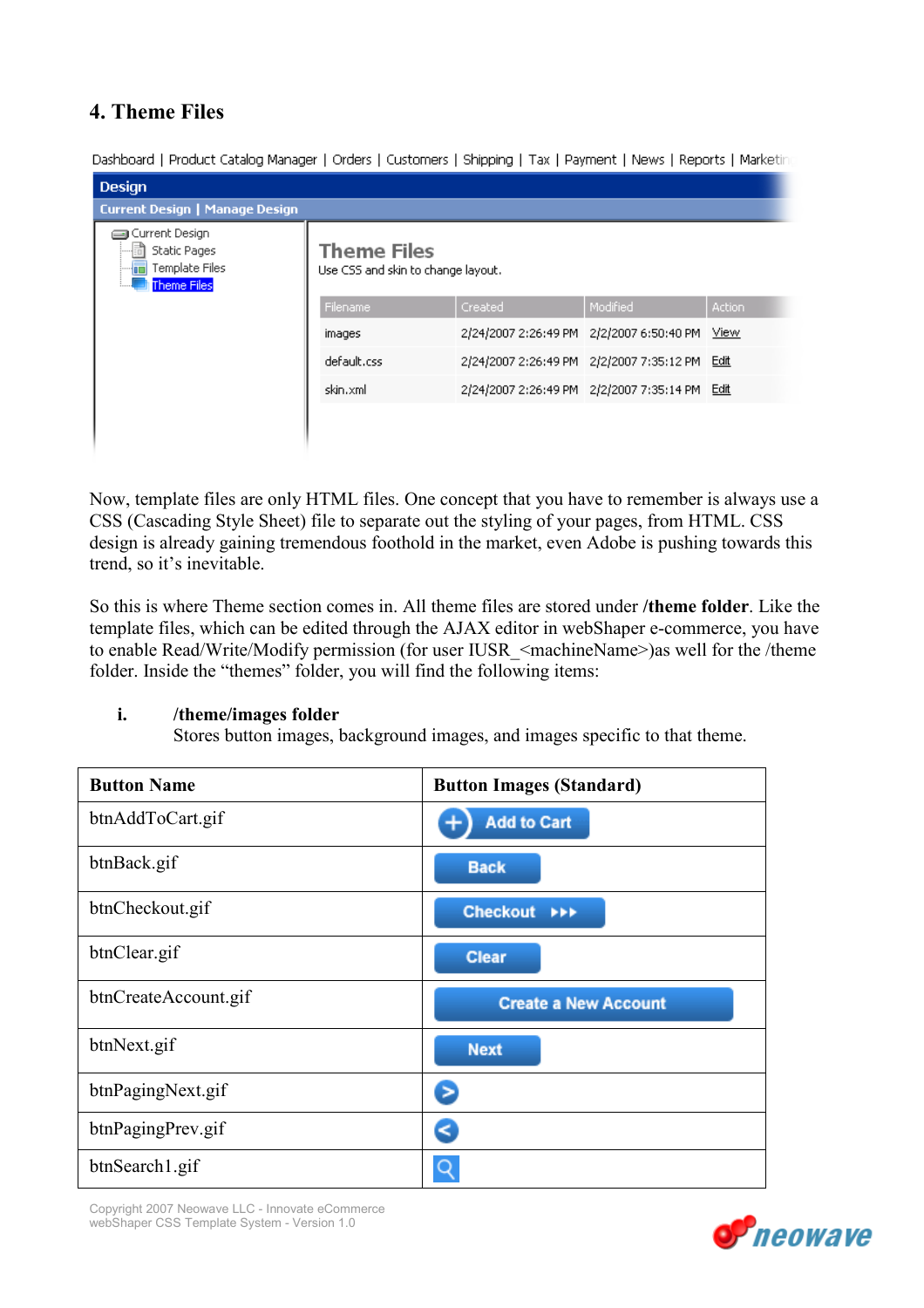| btnSignIn.gif            | <b>Sign In</b>     |
|--------------------------|--------------------|
| btnSubmit.gif            | <b>Submit</b>      |
| btnSubscribe.gif         | <b>Subscribe</b>   |
| btnUnsubscribe.gif       | <b>Unsubscribe</b> |
| btnUpdate.gif            | <b>Update</b>      |
| btnUpdateCart.gif        | <b>Update Cart</b> |
| btnView.gif              | <b>View</b>        |
| button tell a friend gif | $\mathbb{M}$       |

# ii. /theme/default.css

Define CSS classes for dynamic pages, as well as the template.

# iii. /theme/skin.xml

Allows you to change buttons, and also tweak the dynamic pages display further.

The most important point to remember is to use the default.css to style certain portion of the dynamic pages as well as components in the template.

Every dynamic page has HTML elements that have class name. So you could add the class name in the default.css, and style it from there.

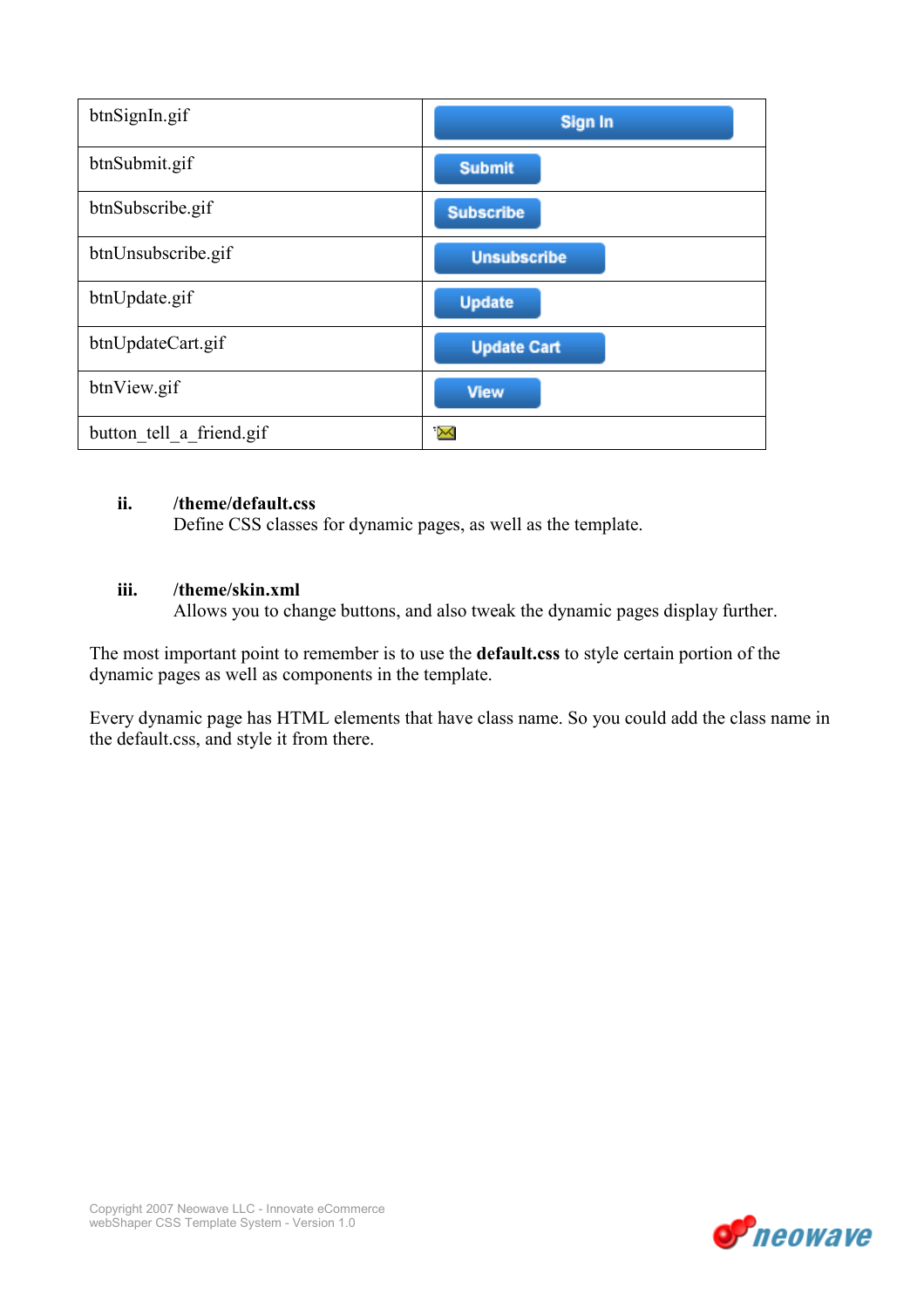# 5. Static Pages

|  |  |  |  |  | Dashboard   Product Catalog Manager   Orders   Customers   Shipping   Tax   Payment   News   Reports   Marketing   Design   Users   General |
|--|--|--|--|--|---------------------------------------------------------------------------------------------------------------------------------------------|
|--|--|--|--|--|---------------------------------------------------------------------------------------------------------------------------------------------|

| Design                                                                 |                                                 |                                                                                                                                                                                                                                                                                                                                                                                                                                                                                                                                                                                                                                                                                                                                                                                                                                                                                                               |
|------------------------------------------------------------------------|-------------------------------------------------|---------------------------------------------------------------------------------------------------------------------------------------------------------------------------------------------------------------------------------------------------------------------------------------------------------------------------------------------------------------------------------------------------------------------------------------------------------------------------------------------------------------------------------------------------------------------------------------------------------------------------------------------------------------------------------------------------------------------------------------------------------------------------------------------------------------------------------------------------------------------------------------------------------------|
| <b>Current Design   Manage Design</b>                                  |                                                 |                                                                                                                                                                                                                                                                                                                                                                                                                                                                                                                                                                                                                                                                                                                                                                                                                                                                                                               |
| Current Design<br><b>Static Pages</b><br>Template Files<br>Theme Files | Create Static Page<br>Create static pages here. |                                                                                                                                                                                                                                                                                                                                                                                                                                                                                                                                                                                                                                                                                                                                                                                                                                                                                                               |
|                                                                        | <b>Page Details</b>                             |                                                                                                                                                                                                                                                                                                                                                                                                                                                                                                                                                                                                                                                                                                                                                                                                                                                                                                               |
|                                                                        | Filename: *                                     | .html                                                                                                                                                                                                                                                                                                                                                                                                                                                                                                                                                                                                                                                                                                                                                                                                                                                                                                         |
|                                                                        | Title: *                                        |                                                                                                                                                                                                                                                                                                                                                                                                                                                                                                                                                                                                                                                                                                                                                                                                                                                                                                               |
|                                                                        | Description:                                    |                                                                                                                                                                                                                                                                                                                                                                                                                                                                                                                                                                                                                                                                                                                                                                                                                                                                                                               |
|                                                                        | Keywords:                                       |                                                                                                                                                                                                                                                                                                                                                                                                                                                                                                                                                                                                                                                                                                                                                                                                                                                                                                               |
|                                                                        | Includes:                                       | $\Box$ Header $\Box$ Footer $\Box$ Leftbar $\Box$ Rightbar                                                                                                                                                                                                                                                                                                                                                                                                                                                                                                                                                                                                                                                                                                                                                                                                                                                    |
|                                                                        | Content:                                        | $\begin{array}{ll} \hline \rule{0pt}{2pt} \rule{0pt}{2pt} \end{array} \begin{array}{ll} \hline \rule{0pt}{2pt} \rule{0pt}{2pt} \rule{0pt}{2pt} \end{array} \begin{array}{ll} \hline \rule{0pt}{2pt} \rule{0pt}{2pt} \rule{0pt}{2pt} \end{array} \begin{array}{ll} \hline \rule{0pt}{2pt} \rule{0pt}{2pt} \rule{0pt}{2pt} \end{array} \begin{array}{ll} \hline \rule{0pt}{2pt} \rule{0pt}{2pt} \rule{0pt}{2pt} \end{array} \begin{array}{ll} \hline \rule{0pt}{2pt}$<br>$\boxed{\blacksquare \; \mathsf{Size} \; \blacktriangleright\;  \; \mathbf{B} \; \; \mathbf{I} \; \; \mathbf{U}} \;   \; \mathbf{E} \; \equiv \; \mathbf{E} \;  \; \mathbf{A} \; \mathbf{A}, \; \mathbf{A}, \; \mathbf{A} \; \mathbf{A} \; \mathbf{A} \; \mathbf{A} \; \mathbf{A} \; \mathbf{A} \; \mathbf{A} \; \mathbf{A} \; \mathbf{A} \; \mathbf{A} \; \mathbf{A} \; \mathbf{A} \; \mathbf{A} \; \mathbf{A} \; \mathbf{A}$<br>Font |
|                                                                        |                                                 |                                                                                                                                                                                                                                                                                                                                                                                                                                                                                                                                                                                                                                                                                                                                                                                                                                                                                                               |

webShaper CSS Template System also allows you to add as many static pages as you wish. Static pages are stored under /static folder.

Now, every time you create a static page. It has to be called from the http://www.yourwebstore.com/index.asp file.

Assume you created a Static Page name myStatic.html.

So the link to it will be **http://www.yourwebstore.com/index.asp?p=/static/myStatic.html** 

This actually means, that you are calling the file /index.asp with the parameter "/static/myStatic.html". What index.asp does is to merge the static content with the template.

Another reminder, creating static pages won't add the link directly to your template. You will need to add a Hyperlink in your template files. For e.g.

<a href="/index.asp?p=/static/myStatic.html" >My Link</a>

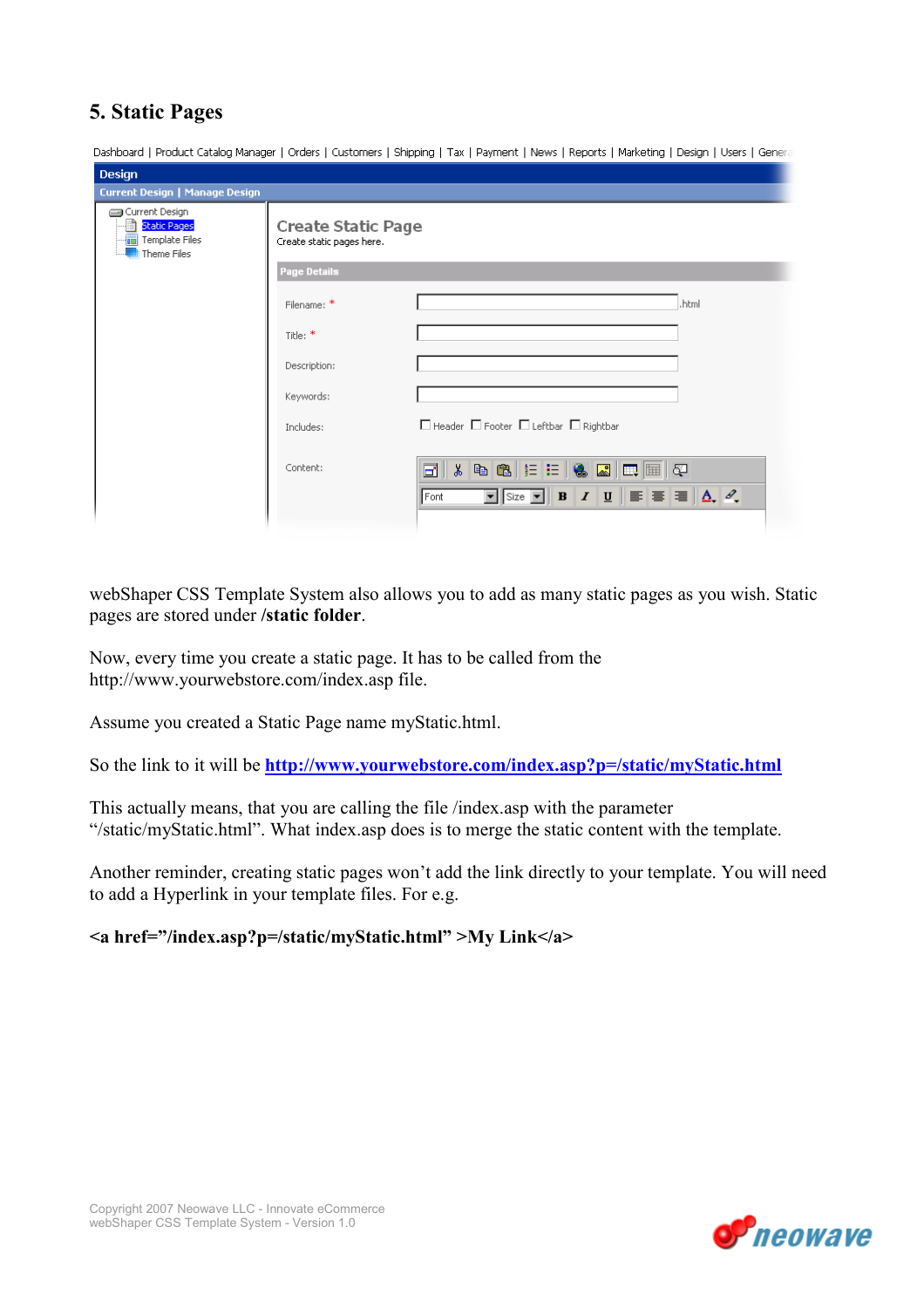# 6. Managing Your Design

Dashboard | Product Catalog Manager | Orders | Customers | Shipping | Tax | Payment | News | Rep

| <b>Design</b>                                                           |                     |                        |  |
|-------------------------------------------------------------------------|---------------------|------------------------|--|
| <b>Current Design   Manage Design</b>                                   |                     |                        |  |
| <b>Manage Design</b><br>Select new, Create new, Backup Current, Restore |                     |                        |  |
| Select New<br>Create New<br>Backup Current Design                       |                     |                        |  |
| Delete                                                                  |                     |                        |  |
| Design Backup                                                           | Date Created        | Action                 |  |
| <b>Blue Theme</b>                                                       | 3/7/2007 3:54:29 PM | View Folder<br>Restore |  |
| Xmas Theme                                                              | 3/7/2007 3:54:39 PM | View Folder<br>Restore |  |
|                                                                         |                     |                        |  |

Now we did mention that you can change to a new design, or backup the current one. In the Control Panel of webShaper e-commerce, click on Design->Manage Design and you could do the following:

# 1. Select a new design.

By default there are a few ready made template and themes for you to select. All new templates are stored under /webshaper/template/tmpl/<template name>. When applying the new design, it will overwrite the current one, so please backup a copy of your current design.

# 2. Backup/Restore Design

Now one of the nice feature of the template system is, it allows you to backup and restore your design. All design backups are under /webshaper/template/backup.

# 3. Create New Design

Now, this allows you to create a backup folder, and then you may upload all template and theme files into it. After that, you will need to restore this design, in order to activate it.

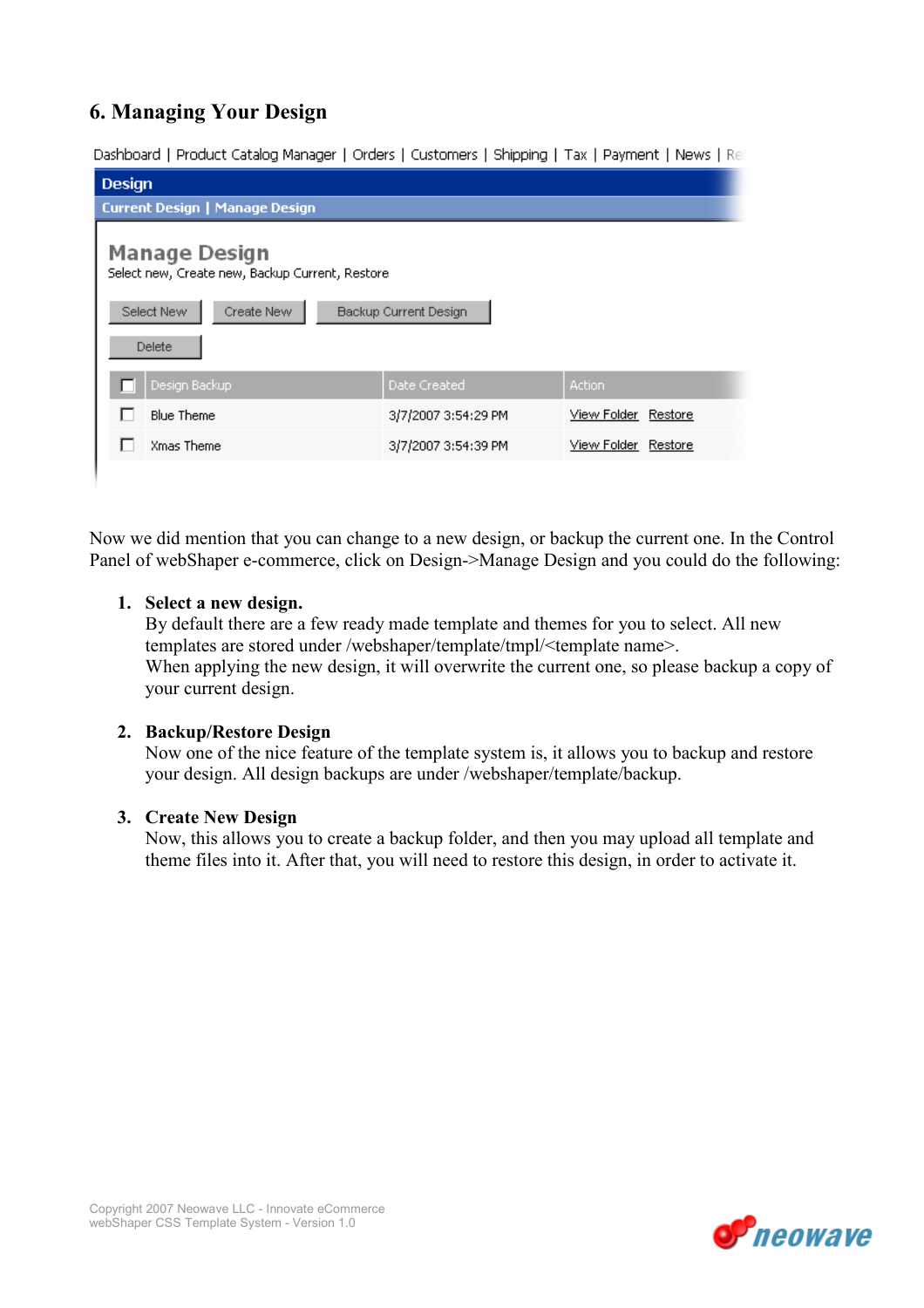# 7. Useful References

# Introduction to XSLT

http://www.xml.com/lpt/a/619

# Discovering the wonder of XSLT

http://www.developer.com/xml/article.php/3314291

# Explore, Create and Share website themes

http://kuler.adobe.com/

A demonstration of what can be accomplished visually through CSS-based design http://www.csszengarden.com/

CSS Border Style Wizard http://www.somacon.com/p141.php

CSS Cheat Sheet Widgets – For Mac OS X Only http://www.apple.com/downloads/dashboard/developer/csscheatsheet.html

CSS Cheat Sheet http://lesliefranke.com/files/reference/csscheatsheet.html

71 CSS Menus http://razvan.seopedia.ro/2006/07/19/71-de-meniuri-css-utopic/

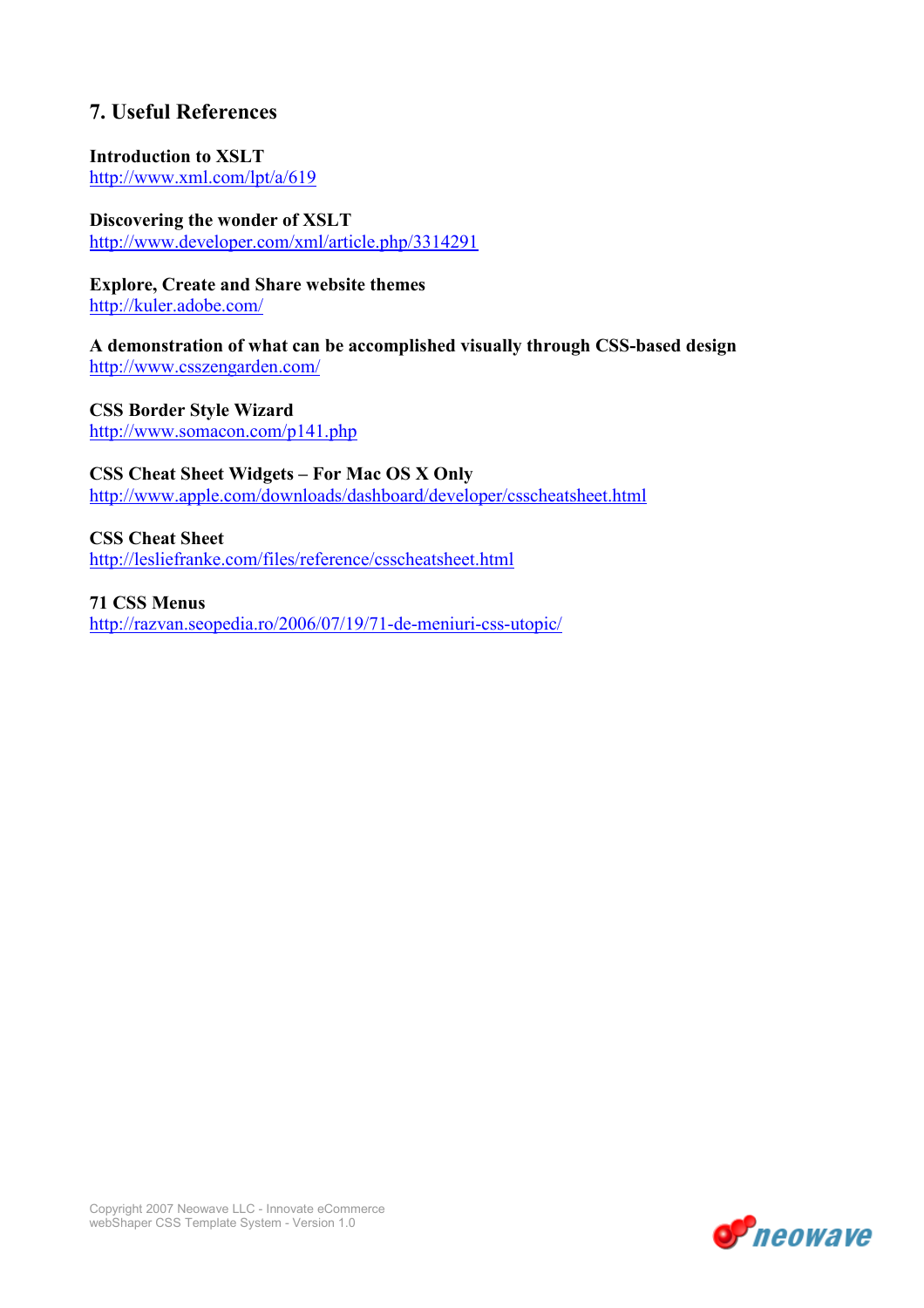### **Boxes**

margin \*<br>margin-top margin-right margin-bottom margin-left

padding \* padding-top padding-right padding-bottom padding-left

border \* border-top \* border-bottom border-right \* border-left \*

border-color \* border-top-color border-right-color border-bottom-color border-left-color

border-style border-top-style border-right-style border-bottom-style border-left-style

border-width border-top-width border-right-width border-bottom-width border-left-width

> Positioning display position top right bottom left float clear z-index direction unicode-bidi overflow clip<br>
> visibility

**Dimensions** 

width min-width max-width height min-height max-height line-height vertical-align

### **Miscellaneous**

content quotes counter-reset counter-increment marker-offset list-style \* list-style-type list-style-image list-style-position

Shorthand properties are marked with



# **Cheat Sheet**

| <b>SYNTAX</b>                  |                                                           | <b>BOX MODEL</b>        |                             |
|--------------------------------|-----------------------------------------------------------|-------------------------|-----------------------------|
| /* Comment */<br>@media type { |                                                           | Visible Area            | Width                       |
| selector {                     | property: values;                                         |                         |                             |
| ł<br>$\mathcal{F}$             | (Media type optional)                                     |                         |                             |
| <b>SELECTORS</b>               |                                                           |                         |                             |
| $\ast$                         | Styles apply to:<br>All elements                          |                         |                             |
| div                            | <div></div>                                               |                         |                             |
| $div *$                        | Elements within <div></div>                               | Height                  | Border<br>Padding<br>Margin |
| div span                       | <span> within <div></div></span>                          |                         |                             |
| div, span                      | <div> and <span></span></div>                             | <b>UNITS</b>            |                             |
| $div >$ span                   | <span> with <div> as<br/>parent</div></span>              | px                      | Pixels                      |
| $div + span$                   | <span> preceded by</span>                                 | em                      | 1em equal to font size of   |
| .class                         | $<$ div> $<$ /div>                                        |                         | parent (same as 100%)       |
| div.class                      | Elements of class "class"<br><div> of class "class"</div> | ex                      | Height of lower case "x"    |
| #itemid                        | Element with id "itemid"                                  | $\%$                    | Percentage                  |
| div#itemid                     | <div> with id "itemid"</div>                              | in                      | Inches                      |
| a[class]                       | <a> with class attribute</a>                              | cm                      | Centimeters                 |
| a[class='x']                   | <a> when class is "x"</a>                                 | mm                      | Millimeters                 |
| a[class~='x']                  | <a> when class is a list</a>                              | pt                      | $1pt = 1/72in$              |
|                                |                                                           | pc                      | $1pc = 12pt$                |
|                                | of space-seperated values                                 | #789abc                 | <b>RGB Hex Notation</b>     |
|                                | and one of those is 'x'                                   | #act                    | Equates to "#aaccff"        |
| $a[$ lang $]='en'$ ]           | <a> when lang begins<br/>with "en"</a>                    | rgb(0,25,50)            | Value (0 to 255) of each    |
|                                |                                                           |                         | of red, green, and blue.    |
|                                |                                                           |                         | May also be percentages     |
| PSEUDO-SELECTORS               |                                                           | 0                       | 0 requires no unit          |
|                                | Styles apply to:                                          | PROPERTIES THAT INHERIT |                             |
| :first-child<br>:first-line    | First child of element                                    | azimuth                 | list-style                  |
| :first-letter                  | First line of element<br>First letter of element          | border-collapse         | list-style-image            |
| :hover                         |                                                           | border-spacing          | list-style-position         |
| :active                        | Element when mouse over<br>Active element                 | caption-side            | list-style-type             |
| :focus                         | Element with focus                                        | color                   | orphans                     |
| $:$ link                       |                                                           | cursor                  | page                        |
|                                | Non-active, unvisited<br>links without mouse over.        | direction               | page-break-inside           |
| :visited                       | Visited links                                             | empty-cells             | quotes                      |
| :lang(lang)                    | Element with text of                                      | font                    | speak                       |
|                                |                                                           | font-family             | speak-header                |
|                                | language "lang"                                           | font-stretch            | text-align                  |
|                                |                                                           | font-size               | text-indent                 |
| MEDIA TYPES (@media)           |                                                           | font-size-adjust        | text-transform              |
| all                            | projection                                                | font-style              | volume                      |
| braille                        | screen                                                    | font-variant            | white-space                 |
| embossed                       | speech                                                    | font-weight             | widows                      |
| handheld                       | tty                                                       | letter-spacing          | word-spacing                |
| print                          | tv                                                        | line-height             |                             |
|                                |                                                           |                         |                             |

### Paging size

marks page-break-before page-break-after page-break-inside page<br>orphans widows

### Color / Background color

\* background background-color background-image background-repeat background-attachment background-position

### Fonts

\* font font-family font-style font-variant font-weight font-stretch font-size font-size-adjust

### Text

text-indent text-align text-decoration text-shadow letter-spacing word-spacing text-transform white-space

### **Tables**

caption-side table-lavout border-collapse border-spacing empty-cells speak-header

### **Interface**

cursor \* outline outline-width outline-style outline-color

### Aural

volume speak \* pause pause-before pause-after \* cue cue-before cue-after play-during azimuth elevation speech-rate voice-family pitch pitch-range stress richness speak-punctuation speak-numeral



Available free from ILoveJackDaniels.com